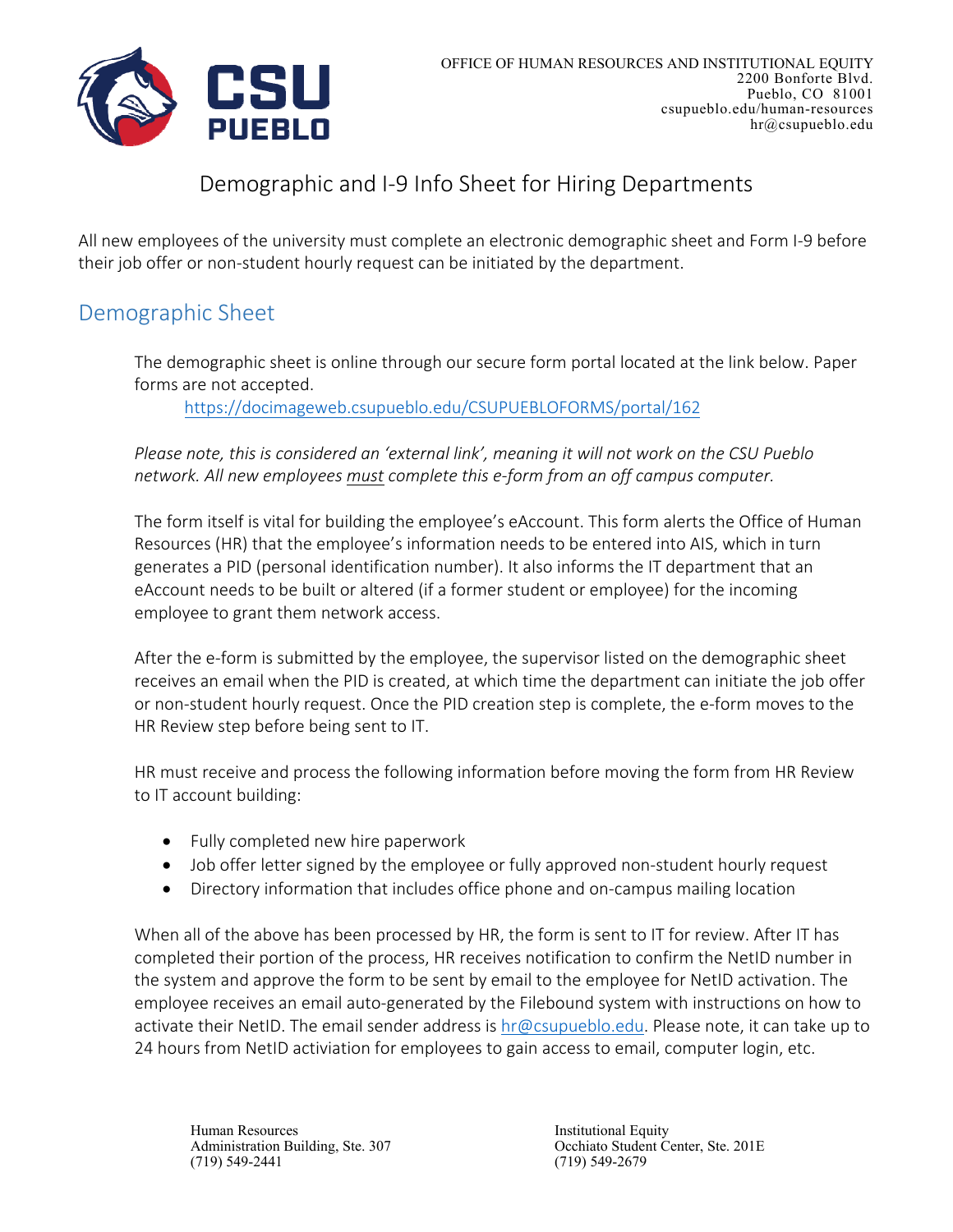Below is an example of the Net ID activation email the employee receives:

Hi [Employee Name]

Your data has been entered into our HR System and you now have a NetID. You must activate your NetID to activate your university email.

Your NetID is  $\qquad \qquad$  . Please follow the instructions here:

Go to https://www.csupueblo.edu/information‐technology/help‐desk/net‐id‐password‐help.html. In the light blue box, click on New user? Click for more details and follow steps to activate NetID.

Thank You CSU‐Pueblo Human Resources & Institutional Equity

#### Form I‐9

Form I-9 is a federal requirement from the Department of Homeland Security (DHS).

All employees must complete page one no later than the first day of employment and physically present their ID(s) to the Office of Human Resources. Form I‐9, like the W‐4, has expiration dates and is continuously renewed by U.S. Citizen and Immigration Services. As a result, requirements are subject to change in the future.

Failure to return the employee completed portion of the Form I‐9 to CSU Pueblo within the timeframe established by DHS could result in a minimum penalty of \$237 to the employee, as well as the department, if such failure is discovered through an Immigration and Customs Enforcement (ICE) I‐9 inspection. Additionally, every Form I‐9 that is in violation after the first discovered violation in the inspection could result in a per‐form/violation fine up to a maximum of \$23,607. If such fines are incurred, they will be billed to the employee's department.

It is also important to note that every uncorrected Form I‐9 that has errors will be treated as 'continuing violations' by the agency, which means that ICE considers all of them when assessing the fine amount.

We highly encourage all departmental support staff to take the Form I-9 training sponsored by U.S. Citizenship and Immigration Services. The free employer training demonstrates and explains each portion of Form I‐9, as well as has a discussion to answer any questions you may have about the completion process. Visit https://www.e-verify.gov/about-e-verify/e-verify-webinars.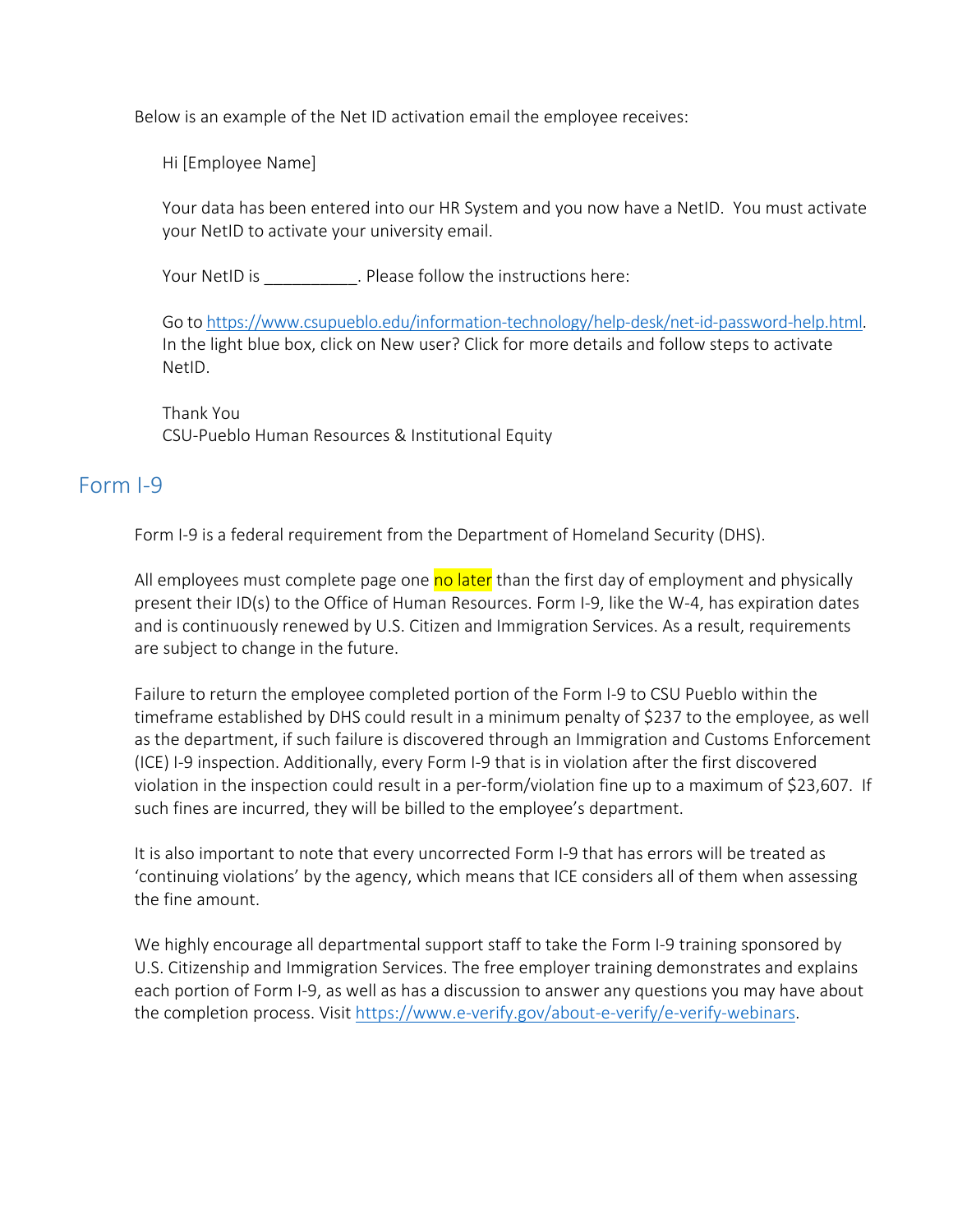# Additional Information

# ULM Diagram

#### How an account is processed between applications: